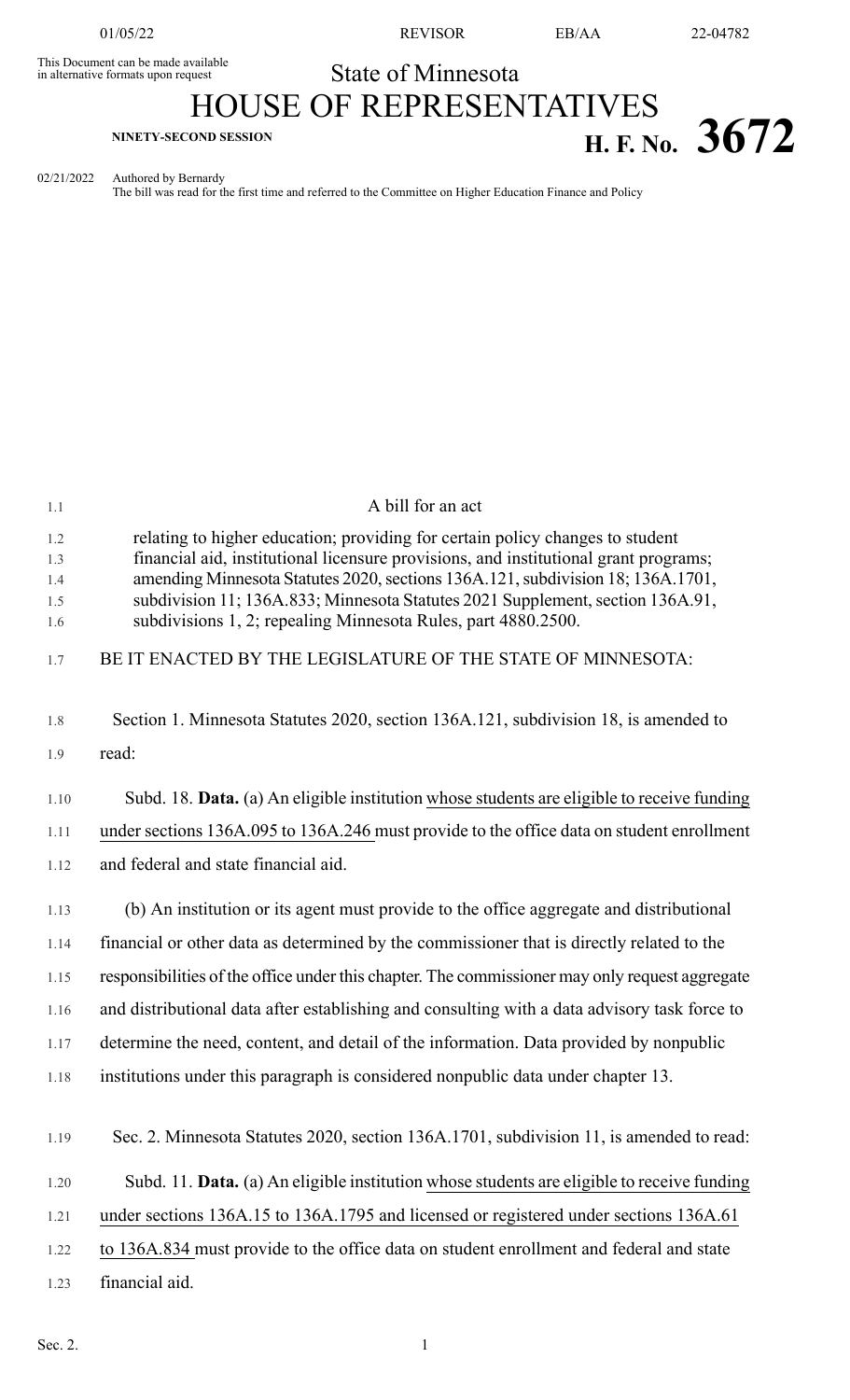01/05/22 REVISOR EB/AA 22-04782

2.1 (b) An institution or its agent must provide to the office aggregate and distributional 2.2 financial or other data as determined by the commissioner that is directly related to the 2.3 responsibilities of the office under this chapter. The commissioner may only request aggregate 2.4 and distributional data after establishing and consulting with a data advisory task force to 2.5 determine the need, content, and detail of the information. Data provided by nonpublic 2.6 institutions under this paragraph is considered nonpublic data under chapter 13.

- 2.7 Sec. 3. Minnesota Statutes 2020, section 136A.833, is amended to read:
- 

## 2.8 **136A.833 EXEMPTIONS.**

2.9 Subdivision 1. **Application for exemptions.** A school thatseeks an exemption from the 2.10 provisions of sections 136A.822 to 136A.834 for the school and all of its programs or some 2.11 of its programs must apply to the office to establish that the school or program meets the 2.12 requirements of an exemption. An exemption for the school or program expires two years 2.13 from the date of approval or when a school adds a new program or makes a modification 2.14 equal to or greater than 25 percent to an existing educational program. If a school is 2.15 reapplying for an exemption, the application must be submitted to the office 90 days before 2.16 the current exemption expires. This exemption shall not extend to any school that uses any 2.17 publication or advertisement that is not truthful and gives any false, fraudulent, deceptive, 2.18 inaccurate, or misleading impressions about the school or its personnel, programs, services, 2.19 or occupational opportunities for its graduates for promotion and student recruitment. 2.20 Exemptions denied under this section are subject to appeal under section  $136A.65$ , 2.21 subdivision 8, paragraph (e) 136A.829. If an appeal is initiated, the denial of the exemption 2.22 is not effective until the final determination of the appeal, unless immediate effect is ordered 2.23 by the court.

2.24 Subd. 2. **Exemption reasons.** Sections 136A.821 to 136A.832 shall not apply to the 2.25 following:

2.26 (1) public postsecondary institutions;

2.27 (2) postsecondary institutions registered under sections 136A.61 to 136A.71;

- 2.28 (3) postsecondary institutions exempt from registration under sections 136A.653,
- 2.29 subdivisions 2, 3, and 3a; 136A.657; and 136A.658;
- 2.30  $(3)$  (4) private career schools of nursing accredited by the state Board of Nursing or an 2.31 equivalent public board of another state or foreign country;
- 2.32  $(4)$  (5) private schools complying with the requirements of section 120A.22, subdivision 2.33 4;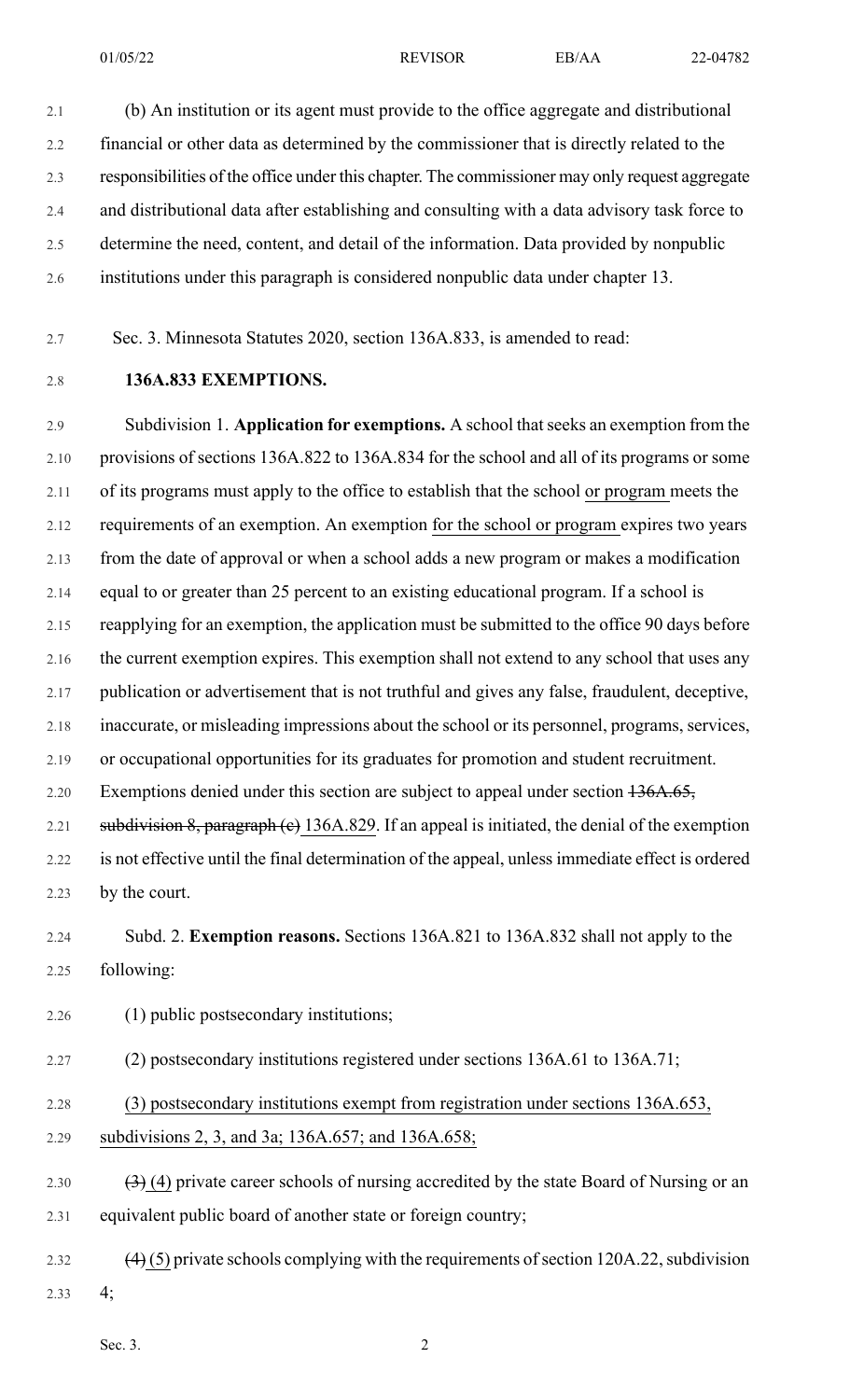- 
- 3.2 United States Department of Labor or Minnesota Department of Labor and taught by or

3.1  $\left(5\right)$  (6) courses taught to students in a valid an apprenticeship program registered by the

3.3 required by a trade union;

 $3.4$  (6) (7) private career schools exclusively engaged in training physically or mentally 3.5 disabled persons for the state of Minnesota;

3.6  $(7)$  (8) private career schools licensed by boards authorized under Minnesota law to 3.7 issue licenses for training programs except private career schools required to obtain a private 3.8 career school license due to the use of "academy," "institute," "college," or "university" in 3.9 their names;

- $3.10$  (8) (9) private career schools and educational programs, or training programs, contracted 3.11 for by persons, firms, corporations, government agencies, or associations, for the training 3.12 of their own employees, for which no fee is charged the employee;
- $3.13 \qquad (9)$  (10) private career schools engaged exclusively in the teaching of purely avocational, 3.14 recreational, or remedial subjects, including adult basic education, as determined by the 3.15 office except private career schools required to obtain a private career school license due 3.16 to the use of "academy," "institute," "college," or "university" in their names unless the 3.17 private career school used "academy" or "institute" in its name prior to August 1, 2008;
- $3.18$  (10) (11) classes, courses, or programs conducted by a bona fide trade, professional, or 3.19 fraternal organization, solely for that organization's membership;
- $3.20$  (11) (12) programs in the fine arts provided by organizations exempt from taxation under 3.21 section 290.05 and registered with the attorney general under chapter 309. For the purposes 3.22 of this clause, "fine arts" means activities resulting in artistic creation or artistic performance 3.23 of works of the imagination which are engaged in for the primary purpose of creative 3.24 expression rather than commercial sale or employment. In making this determination the 3.25 office may seek the advice and recommendation of the Minnesota Board of the Arts;
- $3.26$  (12) (13) classes, courses, or programs intended to fulfill the continuing education 3.27 requirements for licensure or certification in a profession, that have been approved by a 3.28 legislatively or judicially established board or agency responsible for regulating the practice 3.29 of the profession or by an industry-specific certification entity, and that are offered 3.30 exclusively to an individual practicing the profession individuals with the professional 3.31 licensure or certification;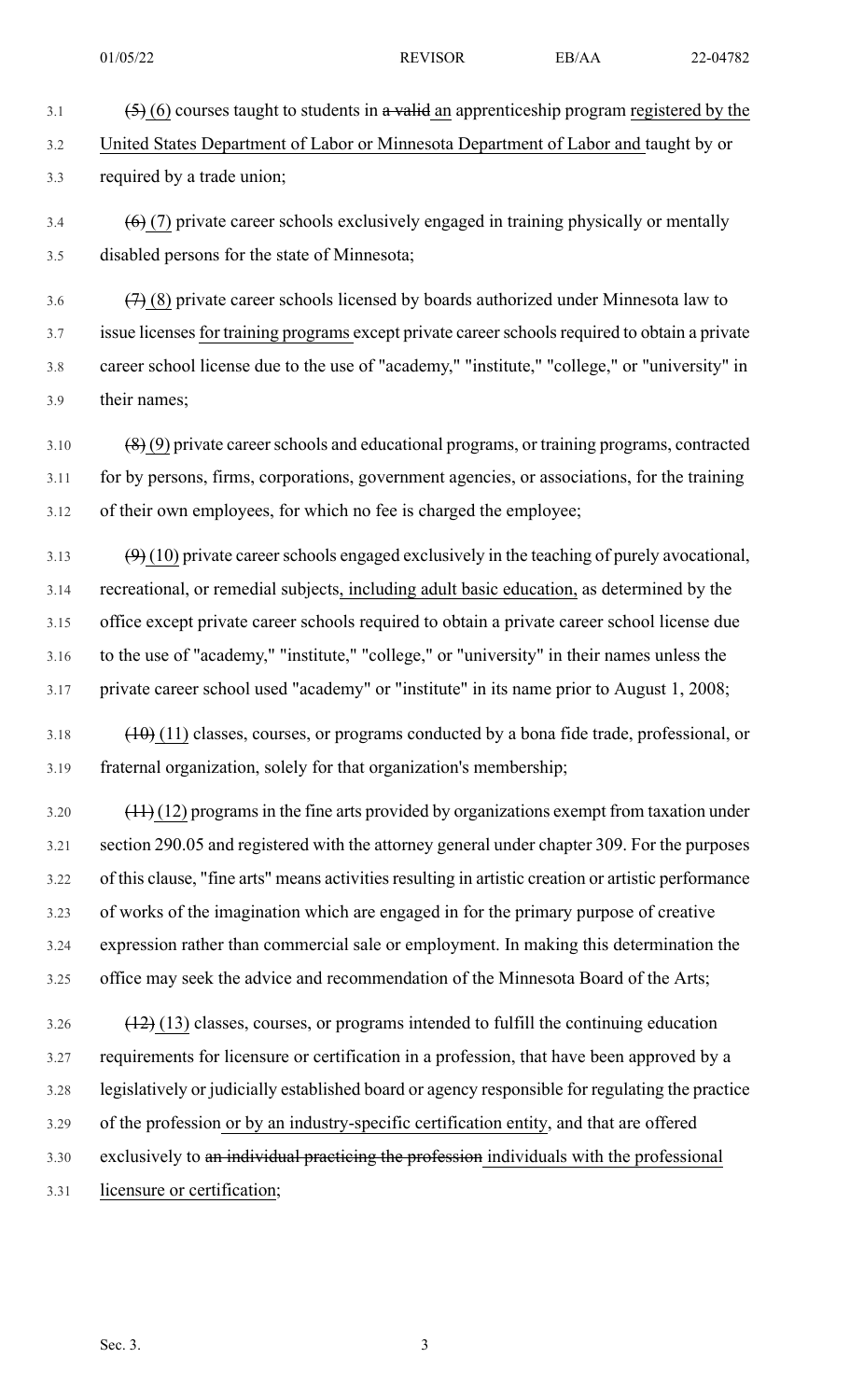- 4.1 (13) (14) classes, courses, or programs intended to prepare students to sit for 4.2 undergraduate, graduate, postgraduate, or occupational licensing and occupational, 4.3 certification, or entrance examinations; 4.4 (14) (15) classes, courses, or programs providing 16 or fewer clock hours of instruction 4.5 that are not part of the curriculum for an occupation or entry level employment except 4.6 private career schools required to obtain a private career school license due to the use of 4.7 "academy," "institute," "college," or "university" in their names; 4.8 (15) (16) classes, courses, or programs providing instruction in personal development, 4.9 modeling, or acting; 4.10 (16) training or instructional programs, in which one instructor teaches an individual 4.11 student, that are not part of the curriculum for an occupation or are not intended to prepare 4.12 a person for entry level employment; 4.13 (17) private career schools with no physical presence in Minnesota, as determined by 4.14 the office, engaged exclusively in offering distance instruction that are located in and 4.15 regulated by other states or jurisdictions if the distance education instruction does not include 4.16 internships, externships, field placements, or clinical placements for residents of Minnesota; 4.17 and 4.18 (18) private career schools providing exclusively training, instructional programs, or 4.19 courses where tuition, fees, and any other charges for a student to participate do not exceed 4.20 \$100. 4.21 Sec. 4. Minnesota Statutes 2021 Supplement, section 136A.91, subdivision 1, is amended 4.22 to read: 4.23 Subdivision 1. **Grants.** (a) The Office of Higher Education must establish a competitive 4.24 grant program for postsecondary institutions to expand concurrent enrollment opportunities. 4.25 To the extent that there are qualified applicants, the commissioner of the Office of Higher 4.26 Education shall distribute grant funds to ensure: 4.27 (1) eligible students throughout the state have access to concurrent enrollment programs; 4.28 and 4.29 (2) preference for grants that expand programs is given to programs already at capacity.
- 4.30 (b) The commissioner may award grants under this section to postsecondary institutions 4.31 for any of the following purposes: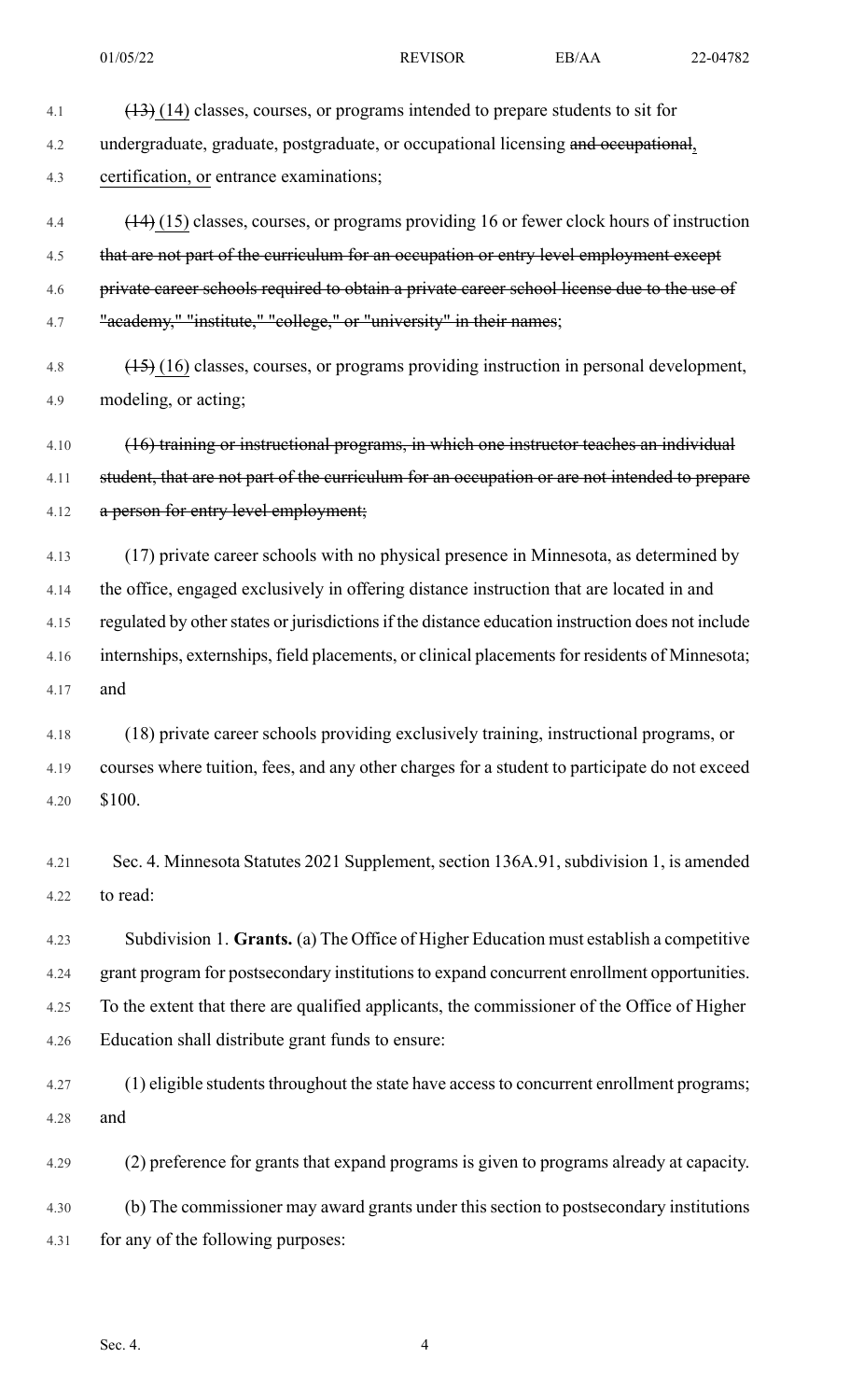|              | 01/05/22                                                                                                                                                             | <b>REVISOR</b> | EB/AA | 22-04782 |  |
|--------------|----------------------------------------------------------------------------------------------------------------------------------------------------------------------|----------------|-------|----------|--|
| 5.1<br>5.2   | (1) to develop new concurrent enrollment courses under section 124D.09, subdivision<br>10, that satisfy the elective standard for career and technical education; or |                |       |          |  |
| 5.3<br>5.4   | (2) to expand the existing concurrent enrollment programs already offered by the<br>postsecondary institution by:                                                    |                |       |          |  |
| 5.5          | (i) creating new sections within the same high school;                                                                                                               |                |       |          |  |
| 5.6          | (ii) offering the existing course in new high schools; $\Theta$ and                                                                                                  |                |       |          |  |
| 5.7<br>5.8   | (iii) supporting the preparation, recruitment, and success of students who are<br>underrepresented in concurrent enrollment classrooms.                              |                |       |          |  |
| 5.9<br>5.10  | Sec. 5. Minnesota Statutes 2021 Supplement, section 136A.91, subdivision 2, is amended<br>to read:                                                                   |                |       |          |  |
| 5.11<br>5.12 | Subd. 2. Application. $(a)$ The commissioner shall develop a grant application process.<br>A grant applicant must:                                                   |                |       |          |  |
| 5.13<br>5.14 | (1) specify the purpose under subdivision 1, paragraph (b), for which the institution is<br>applying;                                                                |                |       |          |  |
| 5.15         | (2) specify both program and student outcome goals;                                                                                                                  |                |       |          |  |
| 5.16<br>5.17 | (3) include student feedback in the development of new programs or the expansion of<br>existing programs; and                                                        |                |       |          |  |
| 5.18<br>5.19 | (4) demonstrate a commitment to equitable access to concurrent enrollment coursework<br>for all eligible high school students.                                       |                |       |          |  |
| 5.20<br>5.21 | (b) A postsecondary institution applying for a grant under subdivision 1, paragraph (b),<br>elause $(3)$ , must provide a 50 percent match for the grant funds.      |                |       |          |  |
| 5.22         | Sec. 6. REPEALER.                                                                                                                                                    |                |       |          |  |

5.23 Minnesota Rules, part 4880.2500, is repealed.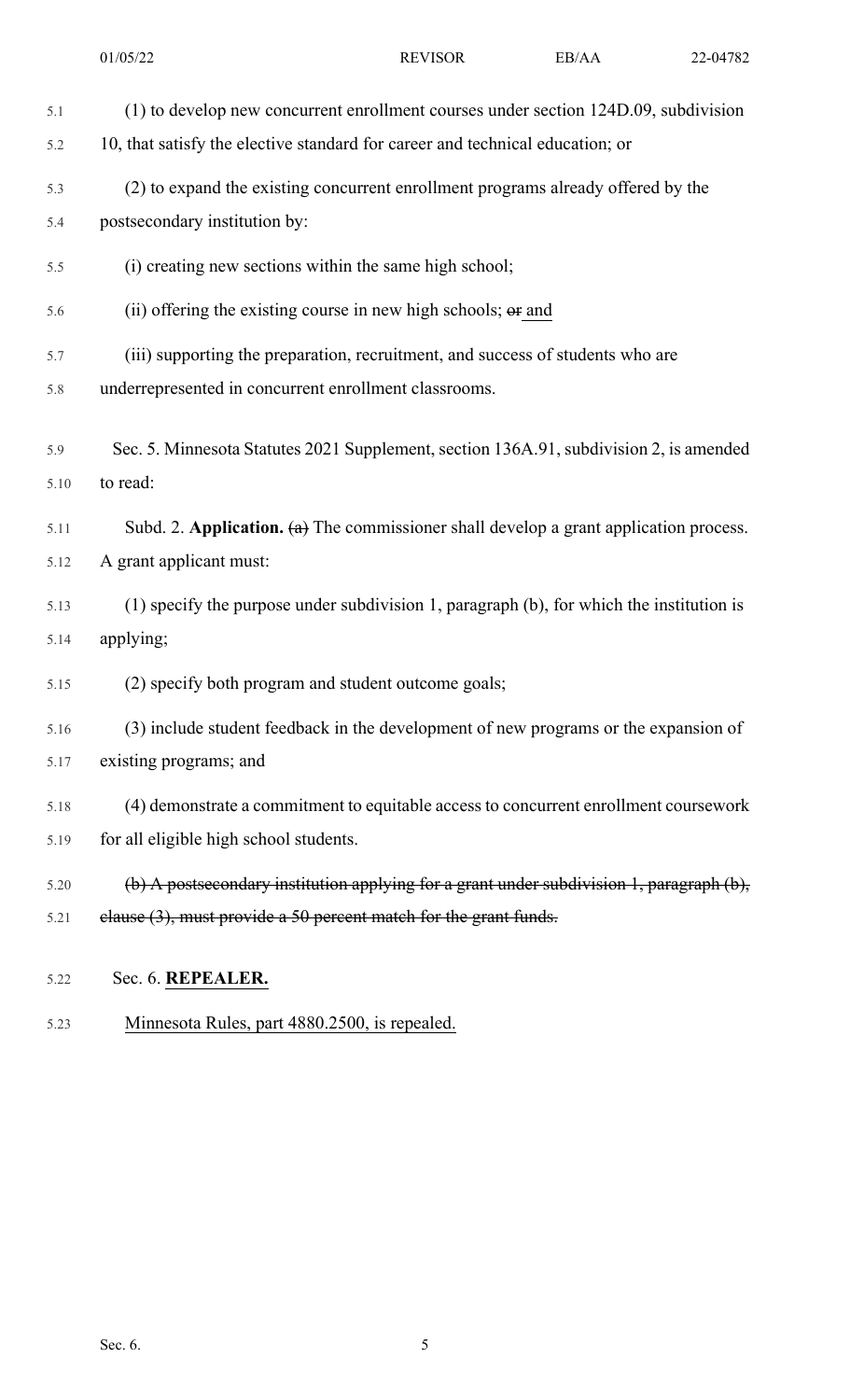## **4880.2500 CATEGORIES OF CHAPTER 141 SCHOOLS.**

Subpart 1. **Definitions.** For purposes of this part, the following terms have the meanings given.

A. "Examination" means an examination administered by a national or state testing body, the state of Minnesota, or the federal government for licensure or other certification in a profession or occupation.

B. "Graduate" means an individual who has received a degree, diploma, or certificate for completion of a program during the most recent 12-month period that ended June 30 for which data are available.

C. "Passing rate" means the number of the school's graduates who passed the examination, as reported by the testing agency, as a percent of the number of the school's graduates who took the examination during the most recent 12-month period ending June 30 for which data are available.

D. "Placement" means a graduate who, within 12 months after graduation, has obtained a paid position of employment and the position is in an occupation related to the educational program, as reported by the graduate, the graduate's parent or guardian, spouse or domestic partner, adult sibling, employer, or instructional staff at the school.

E. "Placement rate" means the number of graduates in a cohort who obtained employment related to their education program as a percent of the total number of graduates in the cohort. For purposes of this item, a "cohort" is a class or group of students of the school that graduate in the same year.

F. "Program" means a vocational or professional program preparing students for an occupation which requires licensure or other certification by examination for entry into the occupation in Minnesota and completion of the program is required for admission to the examination. This definition applies only to a category C school under subpart 2, item C, subitem (3).

Subp. 2. **Categories of schools.** Schools licensed under Minnesota Statutes, chapter 141, must qualify under one of the two following categories of schools:

A. A category A school must, for reporting purposes, satisfy all of the licensure requirements under parts 4880.1500 to 4880.2800 and Minnesota Statutes, chapter 141.

B. A category B school must, for reporting purposes, satisfy all of the licensure requirements under parts 4880.1500 to 4880.2800, Minnesota Statutes, chapter 141, and meet all of the following applicable performance indicators:

(1) the school must verify that it has achieved full institutional reaccreditation with an accreditation agency recognized by the United States Department of Education;

(2) the school must have a cohort default rate equal to or less than an average of 15 percent for the previous three consecutive years, as calculated by the United States Department of Education;

(3) the passing rate of the school's graduates on licensure or other certification examinations must be equal to or greater than 85 percent of the national or state passing rate, based on a minimum of ten graduates sitting for the examination in any one year;

(4) the school must have a placement rate equal to or greater than 70 percent, based on a minimum of ten graduates from the school in any one year;

(5) the school's withdrawal rate for the three most recent consecutive years, as established by the Code of Federal Regulations, title 34, section 668.16, paragraph (1), must not exceed 33 percent;

(6) the school must receive a satisfactory audit by the office for the three most recent consecutive years. The school must provide evidence that it has adhered to: